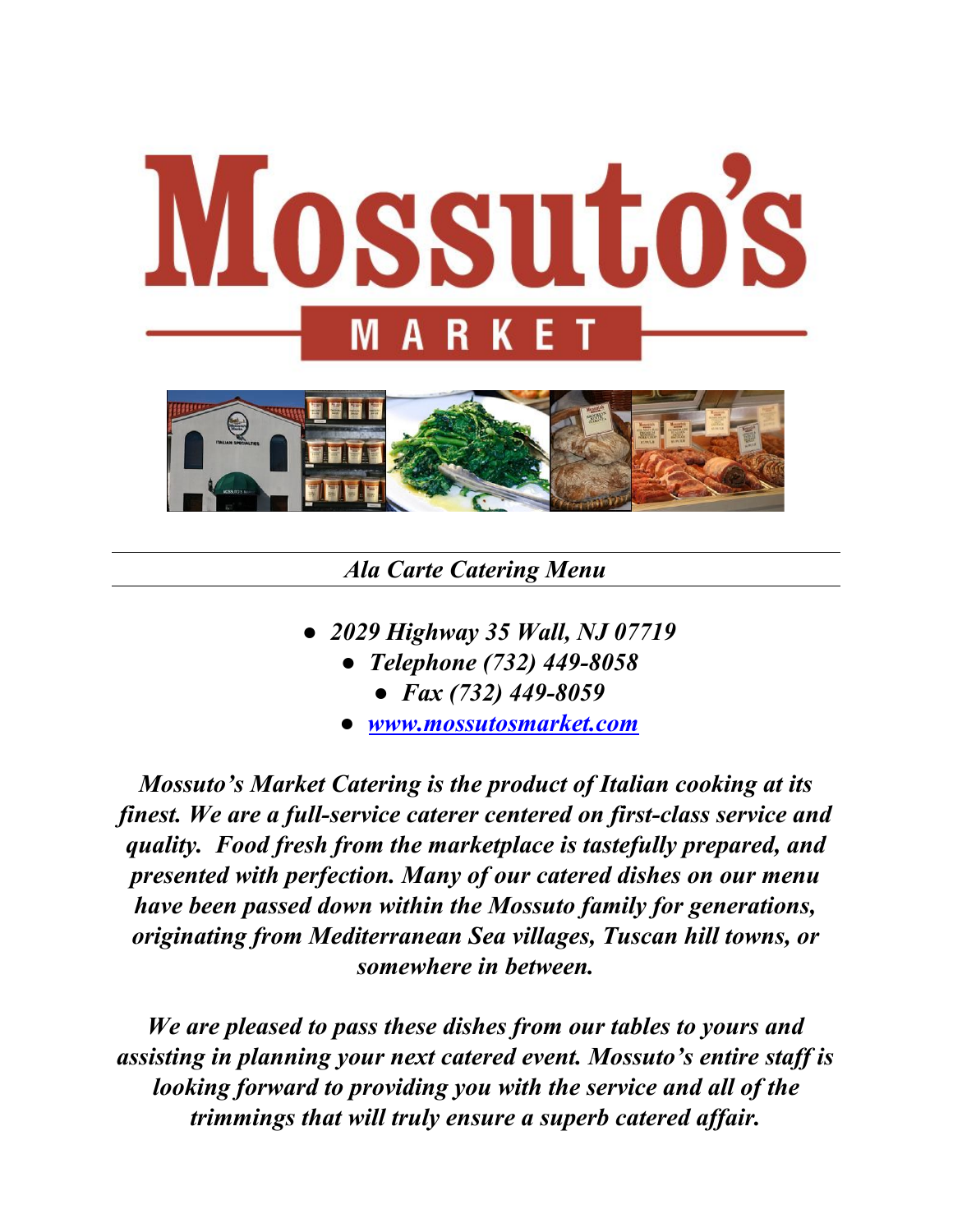*Antipasti Appetizers*

*\$2.75 per piece Coconut Shrimp Shrimp Cocktail Mini Crab Cakes Ginger Garlic Shrimp Skewers Baby Lamb Chops*

*\$2.50 per piece Sirloin Toasts with Horseradish Scallops wrapped in Bacon Chicken Skewers Beef Satay*

*\$2.00 per piece Sausage and Bread Stuffed Mushrooms Clams Casino Goat Cheese Stuffed Artichoke Hearts Chicken Spring Roll Vegetable Pot Stickers Shitake Mushroom & Leek Spring Rolls*

*\$1.50 per piece Mozzarella, Tomato, &Olive Kebobs Seasoned Bread Stuffed Mushrooms Asparagus &Cheese Phyllo Wrap Asparagus wrapped in Prosciutto Beef Franks in Puff Pastry (Cocktail Franks)*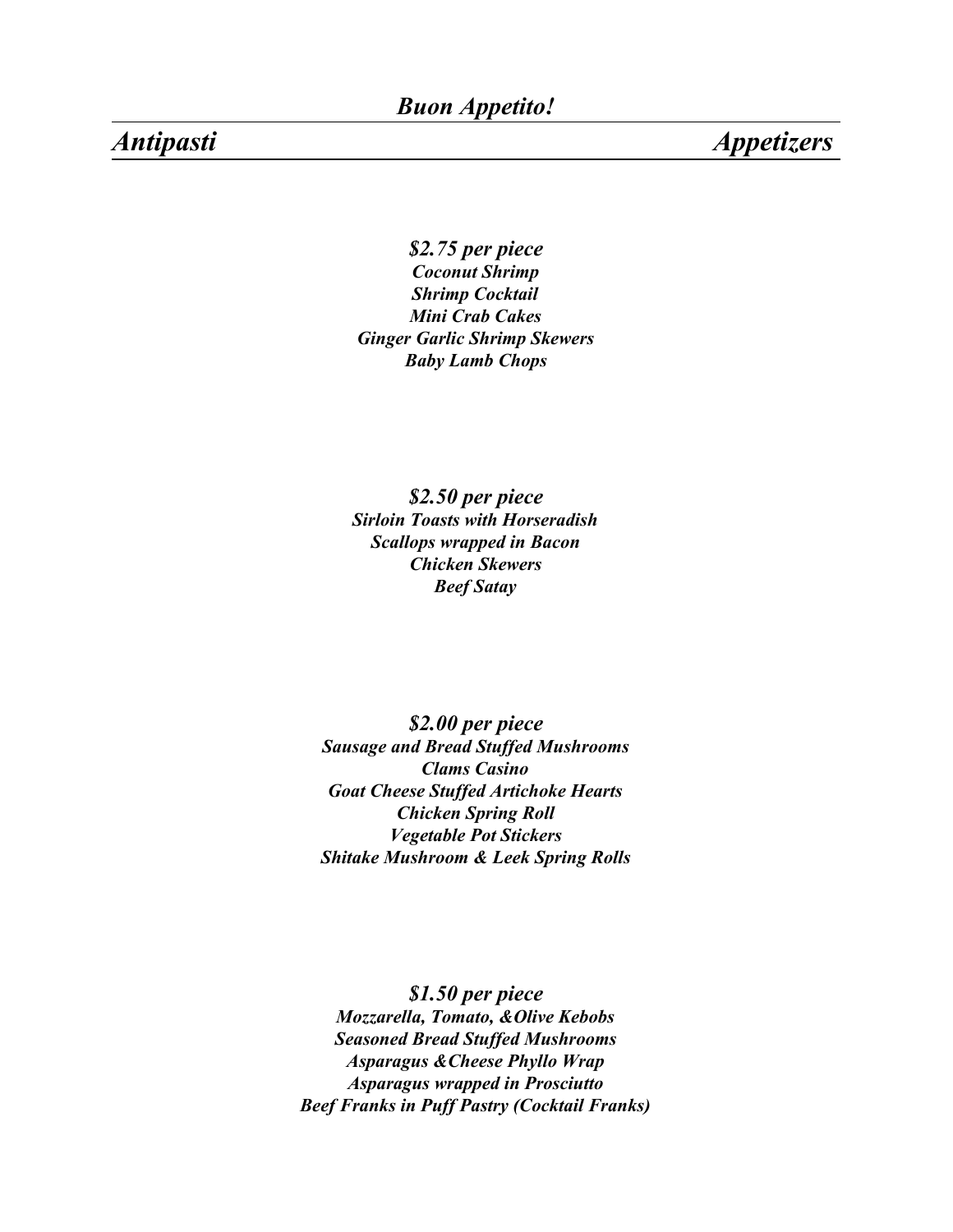## *Piatti Platters*

|                                                                                                                                                                                                                                                                                                                             | <b>Small Tray 12"</b><br>(Feeds 10-12) | Med. Tray 16"<br>(Feeds 20-25) |
|-----------------------------------------------------------------------------------------------------------------------------------------------------------------------------------------------------------------------------------------------------------------------------------------------------------------------------|----------------------------------------|--------------------------------|
| <b>Vegetable Crudite</b><br>assorted fresh vegetables, cut and arranged on a platter<br>with Mossuto's homemade roasted tomato Mascarpone dip                                                                                                                                                                               | <b>\$35</b>                            | \$55                           |
| <b>Classic Antipasto</b><br>Salami Toscano, prosciutto, capicola, provolone,<br>sopressata, mozzarella, and mixed olives                                                                                                                                                                                                    | <b>\$55</b>                            | \$105                          |
| <b>Cheese Platter</b><br>Assorted regional Italian cheese                                                                                                                                                                                                                                                                   | \$55                                   | \$98                           |
| <b>Grilled Fresh Vegetable Platter</b><br>Zucchini, squash, eggplant, red onion, and<br>Portobello mushrooms marinated with Mossuto's<br>Homemade balsamic vinaigrette                                                                                                                                                      | <b>\$60</b>                            | \$105                          |
| <b>Mossuto's Stuffed Bread Platter</b><br>Pepperoni, broccoli, sausage, eggplant, roasted peppers<br>Served with a spicy marinara dipping sauce                                                                                                                                                                             | \$35                                   | \$70                           |
| <b>Cold Cuts</b><br>Select Four Meats: Prosciutto di Parma,<br>Genoa Salami, imported hot or sweet capicollo,<br>Turkey breast, roast beef, imported boiled ham or imported sweet<br>or hot sopressata<br>Select Three Cheeses: fresh mozzarella, muenster,<br>Swiss, American, or provolone<br>Includes 2 rolls per person | \$10.00 per person (10 person minimum) |                                |
| <b>Fresh Mozzarella</b><br>Sliced homemade fresh mozzarella<br>Layered with Roasted Tomatoes and basil                                                                                                                                                                                                                      | <b>\$55</b>                            | \$85                           |
| <b>Fresh Fruit</b><br>A bountiful assortment of seasonal fresh fruits,<br>Sliced and garnished with seasonal berries and grapes                                                                                                                                                                                             | <b>\$60</b>                            | \$95                           |

### **Shrimp Platter**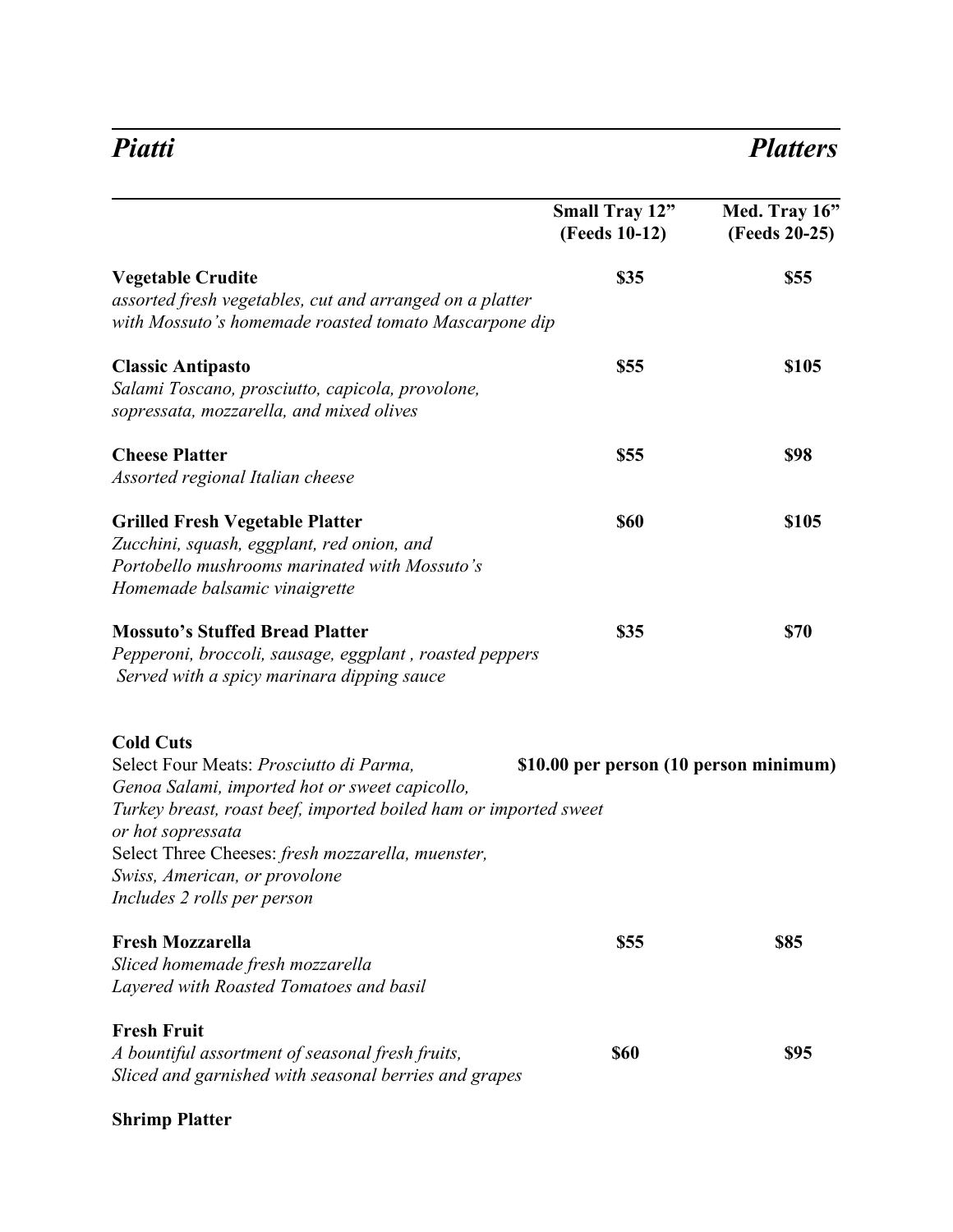*Perfectly cooked fresh shrimp with zesty cocktail sauce* **Market Price** 

*and lemon wedges.*

| <i><b>Insalate</b></i>                                                                                              |                     | <b>Salads</b>    |
|---------------------------------------------------------------------------------------------------------------------|---------------------|------------------|
|                                                                                                                     | <b>Half Tray</b>    | <b>Full Tray</b> |
|                                                                                                                     | (Feeds 8-12)        | (Feeds 15-25)    |
| <b>Mixed Greens</b><br>Mesculine and grape tomatoes with balsamic vinaigrette                                       | \$30                | \$45             |
| <b>Mossuto's Caesar (NUF said)</b>                                                                                  | \$35                | \$55             |
| <b>Add Grilled Shrimp</b>                                                                                           | <b>Market Price</b> |                  |
| <b>Add Grilled Chicken</b>                                                                                          | \$45                | <b>\$85</b>      |
| <b>Arugula and Pecorino</b><br>Prepared with Mossuto's lemon vinaigrette                                            | \$45                | <b>\$60</b>      |
| Spinach<br>Feta, red onion and olives with Mossuto's orange vinaigrette                                             | \$45                | <b>\$60</b>      |
| <b>Add Sliced Beef or Pork</b>                                                                                      | \$50                | <b>\$95</b>      |
| <b>Add Grilled Chicken</b>                                                                                          | \$48                | \$85             |
| <b>Endive and Radicchio</b>                                                                                         | <b>\$40</b>         | <b>\$80</b>      |
| With regiano and Mossuto's lemon vinaigrette                                                                        |                     |                  |
| <b>Chef Salad</b> Julienned cold cuts and tomato on a bed<br>of Romaine, served with Mossuto's red wine vinaigrette | \$45                | \$90             |
| <b>Mozzarella Salad</b> Cubed Fresh Mozzarella with grape                                                           | \$45                | <b>\$90</b>      |
| tomatoes & red onion, tossed with basil and Extra Virgin Olive oil                                                  |                     |                  |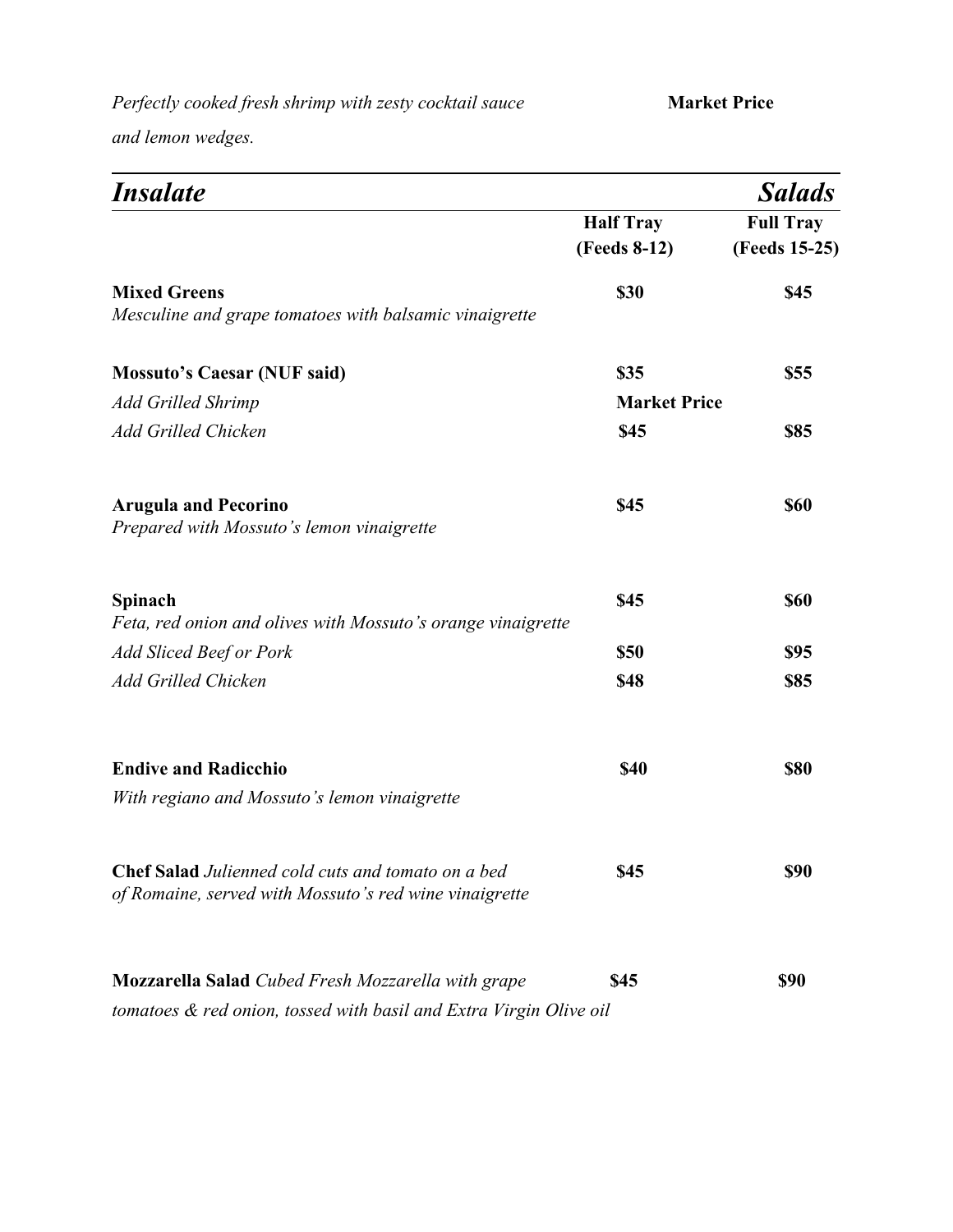| <b>Basta</b>                                                               |                                  | <b>Pasta</b>                      |
|----------------------------------------------------------------------------|----------------------------------|-----------------------------------|
|                                                                            | <b>Half Tray</b><br>(Feeds 8-12) | <b>Full Tray</b><br>(Feeds 15-25) |
| <b>Baked Ziti</b> classically prepared with or without meat                | \$35                             | <b>\$70</b>                       |
| <b>Manicotti, Stuffed Shells, Cheese/Meat Ravioli</b>                      | \$2.50 per piece                 |                                   |
| Lasagna (traditional)                                                      | \$40                             | <b>\$85</b>                       |
| Spinach Lasagna with béchamel                                              | \$45                             | <b>\$90</b>                       |
| <b>Meat Lasagna</b>                                                        | \$45                             | <b>\$90</b>                       |
| Penne al Filetto di Pomodoro<br>Filets of plum tomato, garlic and basil    | <b>\$40</b>                      | \$75                              |
| Penne Putanesca plum tomatoes, olives, capers                              | \$40                             | \$75                              |
| Penne ala Vodka                                                            | \$40                             | \$75                              |
| Penne ala Vodka with shrimp, mushrooms and peas                            | \$75                             | \$125                             |
| Penne with roasted tomato, mushroom, and pignoli nuts                      | <b>\$60</b>                      | \$105                             |
| Rigatoni with sautéed eggplant and pomodoro sauce                          | \$50                             | <b>\$90</b>                       |
| <b>Rigatoni Bolognese</b> (classic Italian Meat Sauce)                     | \$45                             | <b>\$90</b>                       |
| <b>Orechiette and Broccoli</b>                                             | \$40                             | <b>\$80</b>                       |
| <b>Orechiette e' Broccoli Rabe and Sausage</b>                             | \$50                             | <b>\$85</b>                       |
| <b>Penne with Broccoli Rabe and Shrimp</b>                                 | <b>\$75</b>                      | \$125                             |
| Tortellini with prosciutto, peas, and panna                                | \$55                             | \$105                             |
| <b>Pesto Genovese</b><br>Penne pasta with pesto, green beans, and potatoes | \$45                             | <b>\$90</b>                       |

*All dressings served on the side. Accompanying dressings are interchangeable.*

| <b>Riso</b> |                     | <b>Risotto</b>   |
|-------------|---------------------|------------------|
|             | <b>Half Tray</b>    | <b>Full Tray</b> |
|             | <b>(Feeds 8-12)</b> | (Feeds 15-25)    |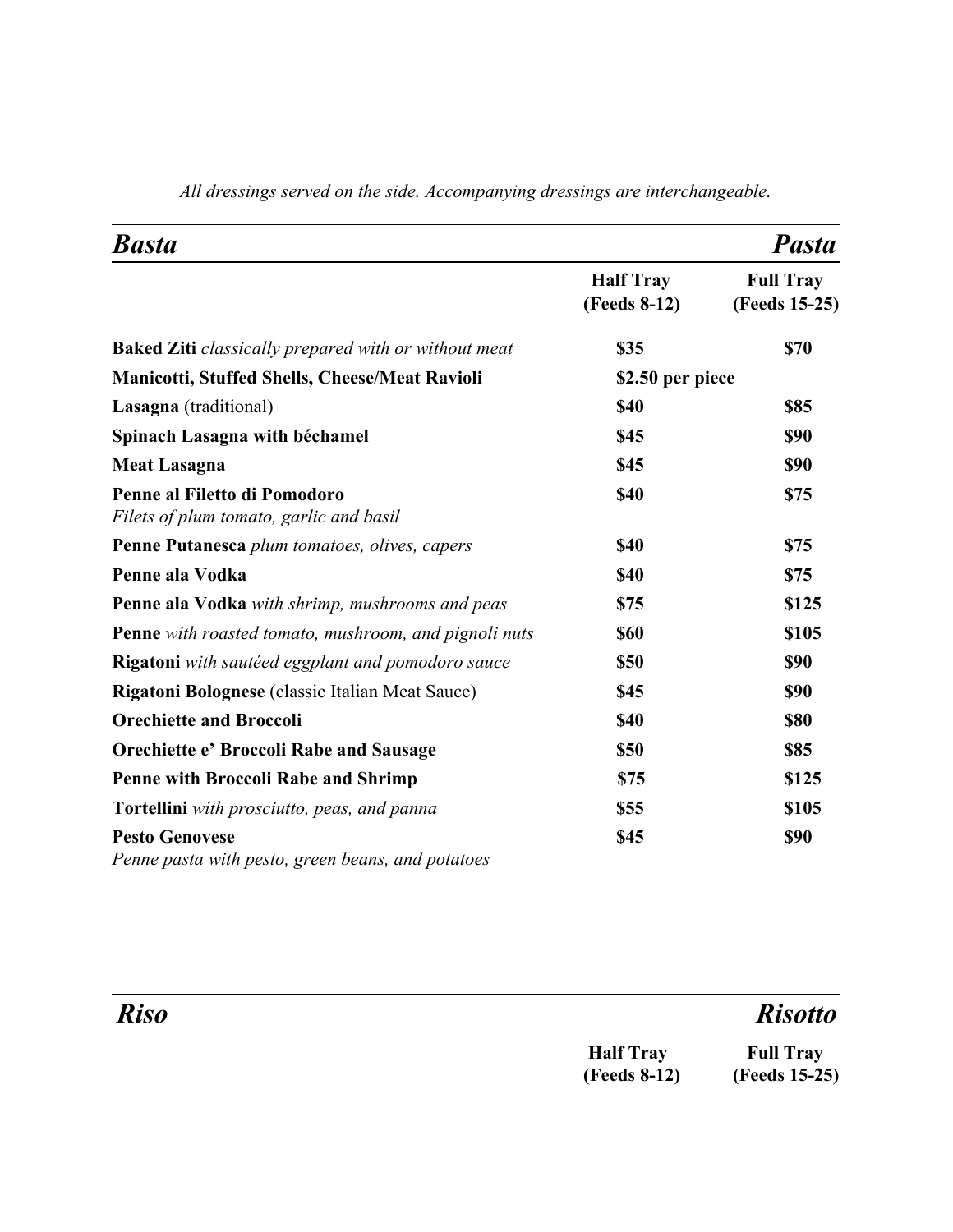| Risotto ai Funghi mushroom risotto     | \$50 | <b>\$90</b> |
|----------------------------------------|------|-------------|
| Risotto con Vegetali vegetable risotto | \$50 | <b>\$90</b> |
| Risotto alla Pescatore seafood risotto | \$75 | \$150       |

| <b>Pollo &amp; Vitello</b>                                                         | <b>Chicken &amp; Veal</b>        |                                   |
|------------------------------------------------------------------------------------|----------------------------------|-----------------------------------|
| <b>B&amp;E Young Chicken</b> roasted with lemon-garlic marinade                    | <b>Half Tray</b><br>(Feeds 8-12) | <b>Full Tray</b><br>(Feeds 15-25) |
| <b>Balsamico</b> baked in balsamic vinegar                                         |                                  |                                   |
| Cacciatore tomatoes, onions, white wine                                            |                                  |                                   |
| <b>Caprese</b> layered with mozzarella and tomato                                  |                                  |                                   |
| <b>Française</b> lemon wine & butter<br>Marsala mushrooms & onions in marsala wine |                                  |                                   |
| <b>Milanese</b> breaded with seasoned Italian bread crumbs                         |                                  |                                   |
| <b>Murphy</b> hot and sweet peppers, potatoes, demi-glace                          |                                  |                                   |
| <b>Parmigiana</b> fresh mozzarella in marinara sauce                               |                                  |                                   |
| <b>Piccata-</b> capers, lemon, butter                                              |                                  |                                   |
| <b>Saltimbocca</b> prosciutto and sage                                             |                                  |                                   |
| <b>Savoy</b> classically aged balsamic vinegar and bread crumbs                    |                                  |                                   |
| <b>Scampi</b> garlic, butter, white wine                                           |                                  |                                   |
| <b>Scapariello</b> capers and olives                                               |                                  |                                   |
| <b>Boneless Chicken</b>                                                            | \$55                             | <i><b>S110</b></i>                |

| DUNCHUS CHICKCH         | <i>ພບ</i>         | <i>w x x v</i> |
|-------------------------|-------------------|----------------|
| <b>Bone-In Chicken</b>  | 845               | \$90           |
| <b>Veal</b>             | <b>\$80</b>       | \$165          |
| <b>Boneless Chicken</b> | $$4.50$ per piece |                |
| <b>Bone-In Chicken</b>  | $$4.00$ per piece |                |
|                         |                   |                |

# *Maiale, Manzo, &Polpette di Carne Pork, Beef, Meatballs*

### **Whole Filet Mignon** \$195 per loin

*Oven roasted with fresh herbs*

*Pan seared with red wine reduction*

*Sliced on a platter with horseradish sauce*

*Whole with fresh aujus (carving station/server recommended)*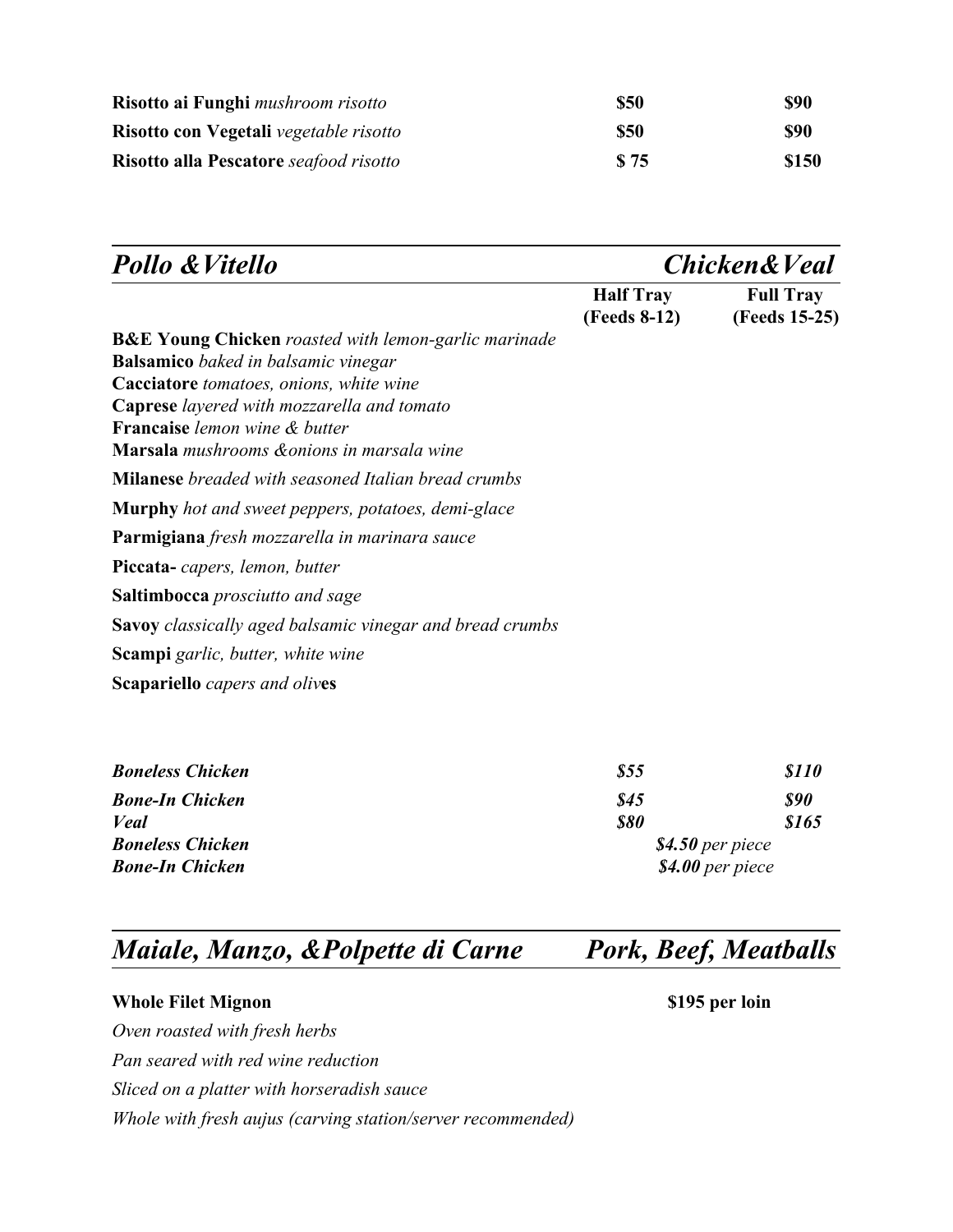### **Boneless Pork Loin \$75 per loin**

*Pot Roasted or Oven Roasted with fresh herbs Stuffed with Spinach and Roasted Red Peppers or Peas and Pancetta*

### **Homemade Meatballs \$1.50 per piece**

|                                                | <b>Half Tray</b><br>(Feeds 8-12) | <b>Full Tray</b><br>(Feeds 15-25) |
|------------------------------------------------|----------------------------------|-----------------------------------|
| <b>Sausage and Peppers</b> hot, sweet or mixed | \$55                             | \$105                             |
| <b>Chicken Sausage with Broccoli Rabe</b>      | <b>\$60</b>                      | \$115                             |

*\*Lamb, Goat, & Duck available upon request. Please inquire for pricing & preparation\**

| Pesci e Frutti di Mare | <b>Fish &amp;Seafood</b> |
|------------------------|--------------------------|
|                        |                          |

**Calamari Marinara Calamari Salad** with celery and hot peppers **Mussels Marinara** *served spicy or mild* **P.E.I. Mussels Lucianna** *with fresh tomato and white wine* **Salmon Marechiara** *with tomatoes, garlic and white wine* **Shrimp Marinara Shrimp Parmigiana Shrimp Salad** *with garlic/lemon marinade* **Striped Sea Bass (Seasonal)** *with tomato saffron broth* **Tilapia Francese** *lemon, wine & butter* **Tilapia Milanese** *lightly breaded and served on a bed of Mesculin* **Tuna Putanesca** *plum tomatoes, olives, capers*

### *All fish and seafood are market price*

| <b>Contorni</b> |                     | <b>Sides</b>     |
|-----------------|---------------------|------------------|
|                 | <b>Half Tray</b>    | <b>Full Tray</b> |
|                 | <b>(Feeds 8-12)</b> | (Feeds 15-25)    |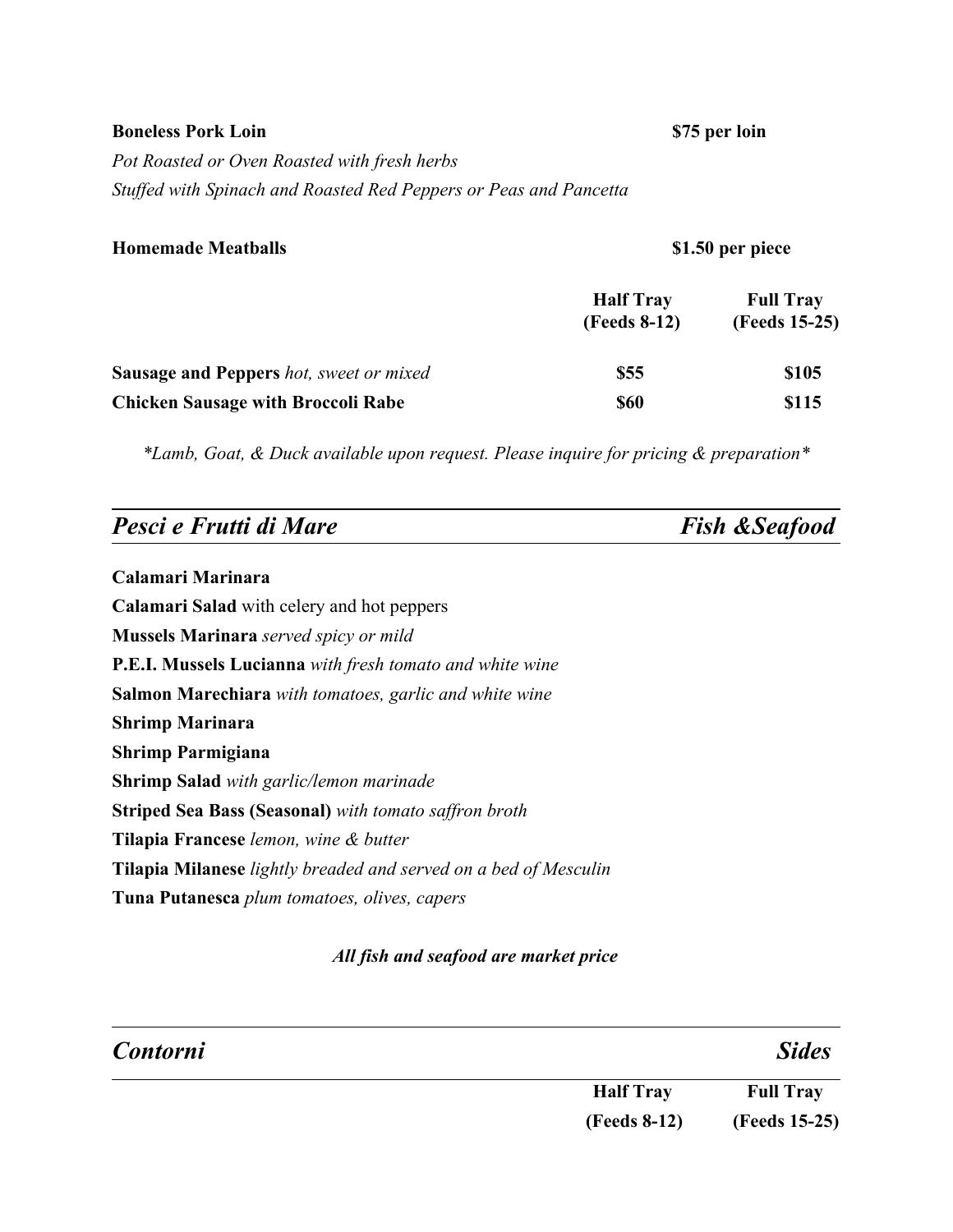| <b>Asparagus</b> steamed with fresh garlic and olive oil                                                | \$40                       | <b>\$80</b>          |
|---------------------------------------------------------------------------------------------------------|----------------------------|----------------------|
| <b>Broccoli di Rabe</b> sautéed with garlic and olive oil                                               |                            | <b>Market price</b>  |
| <b>Broccoli Salad</b> steamed with fresh garlic and olive oil                                           | \$35                       | <b>\$70</b>          |
| Cauliflower Salad black olives, cherry peppers, celery,                                                 | \$35                       | \$70                 |
| olive oil and garlic                                                                                    |                            |                      |
| <b>Cole Slaw</b>                                                                                        | \$20                       | \$35                 |
| <b>Eggplant Parmigiana</b>                                                                              | \$48                       | <b>\$95</b>          |
| <b>Eggplant Rollantini</b>                                                                              |                            | \$3 per piece        |
| Escarole Saute garlic, calamata olives, pignoli nuts<br><b>Fresh Green Peas</b> with pancetta and onion | <b>\$40</b><br><b>\$40</b> | \$80<br><b>\$80</b>  |
| Fresh Sauteed Eggplant with pomodoro sauce                                                              | \$48                       | <b>\$95</b>          |
| Green Beans pomodoro, almondine or salad                                                                | <b>\$40</b>                | <b>\$80</b>          |
| <b>Indiavolata</b> spicy vegetable medley with grated cheese & olive oil                                | <b>\$40</b>                | <b>\$80</b>          |
| Italian Potato Salad onion, peppers, scallions, olive oil                                               | \$35                       | <b>\$60</b>          |
| and vinegar                                                                                             |                            |                      |
| <b>Macaroni Salad</b>                                                                                   | \$30                       | \$55                 |
| <b>Mossuto's Macaroni and Cheese</b>                                                                    | \$35                       | <b>\$60</b>          |
| <b>Rice Balls</b>                                                                                       |                            | \$2.25 per piece     |
| Roasted Potatoes with garlic and fresh rosemary herb                                                    | \$35                       | <b>\$70</b>          |
| <b>Stuffed Artichokes</b>                                                                               |                            | \$6.75 per artichoke |

| Amicinni                     |                  | <b>Little Friends</b> |
|------------------------------|------------------|-----------------------|
|                              | <b>Half Tray</b> | <b>Full Tray</b>      |
|                              | (Feeds 8-12)     | (Feeds 15-25)         |
| <b>Baked Ziti</b>            | \$35             | <b>\$70</b>           |
| <b>Chicken Fingers</b>       |                  | \$1.50 per piece      |
| <b>Macaroni &amp; Cheese</b> | \$35             | <b>\$60</b>           |
| Mini Meatballs               |                  | \$1.00 per piece      |

*Breads*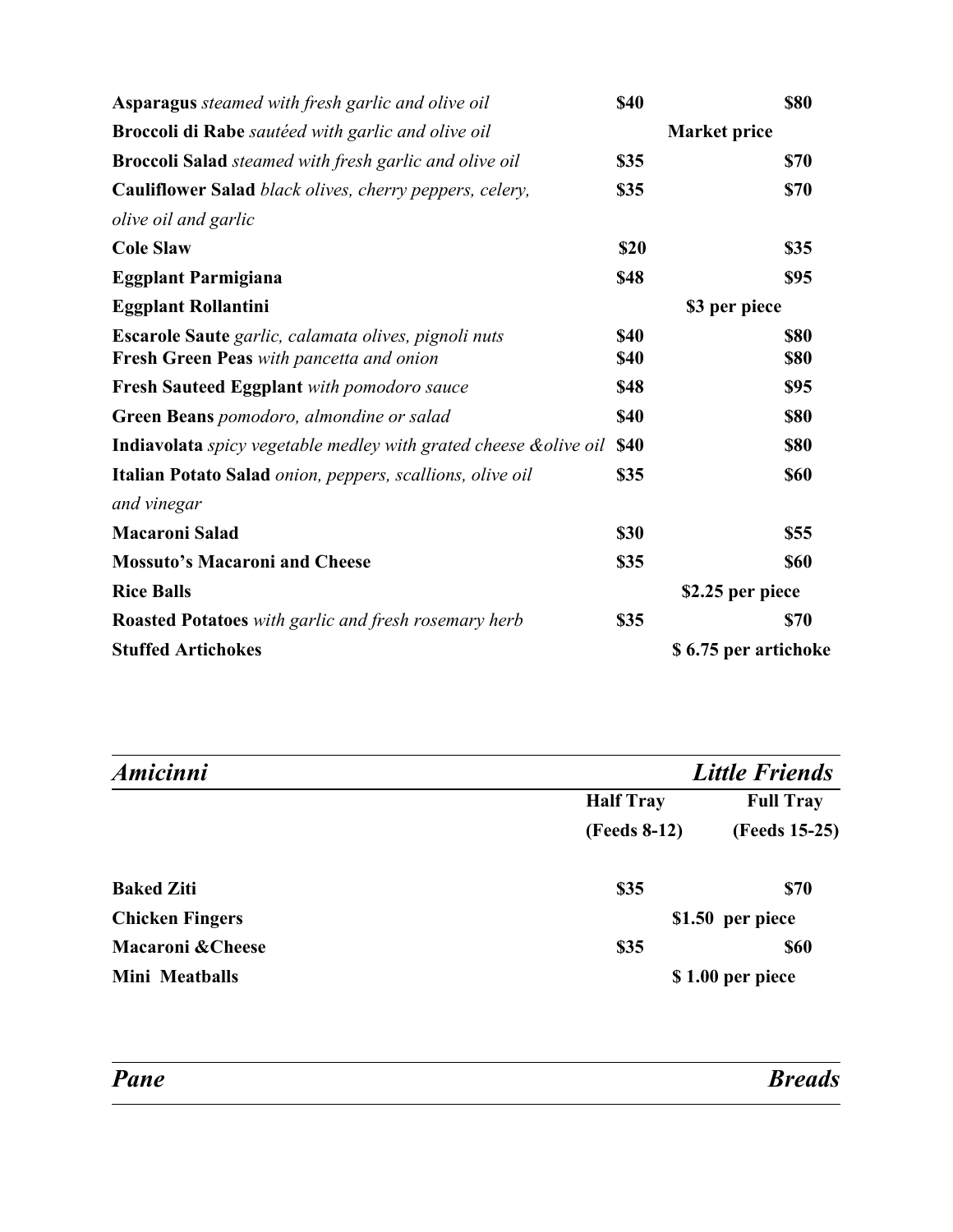| <b>Club Rolls</b>                      | \$18/dozen |
|----------------------------------------|------------|
| <b>Dinner Rolls</b>                    | \$9/dozen  |
| <b>Small Bread Basket with Butter</b>  | \$15       |
| <b>Medium Bread Basket with Butter</b> | \$25       |
| <b>Large Bread Basket with Butter</b>  | \$35       |

| <b>Assorted Biscotti Platter (plattering fee included)</b> | \$16 per pound |
|------------------------------------------------------------|----------------|
| <b>Assorted Cookie Platter (plattering fee included)</b>   | \$16 per pound |
| <b>Large Assorted Mini Pastry Platter</b>                  | \$120          |
| <b>Small Assorted Mini Pastry Platter</b>                  | <b>\$65</b>    |

*\*Cakes for any occasion are made on premise by our first-class pastry chef and can be added to any order*

*Please inquire for types and pricing\**